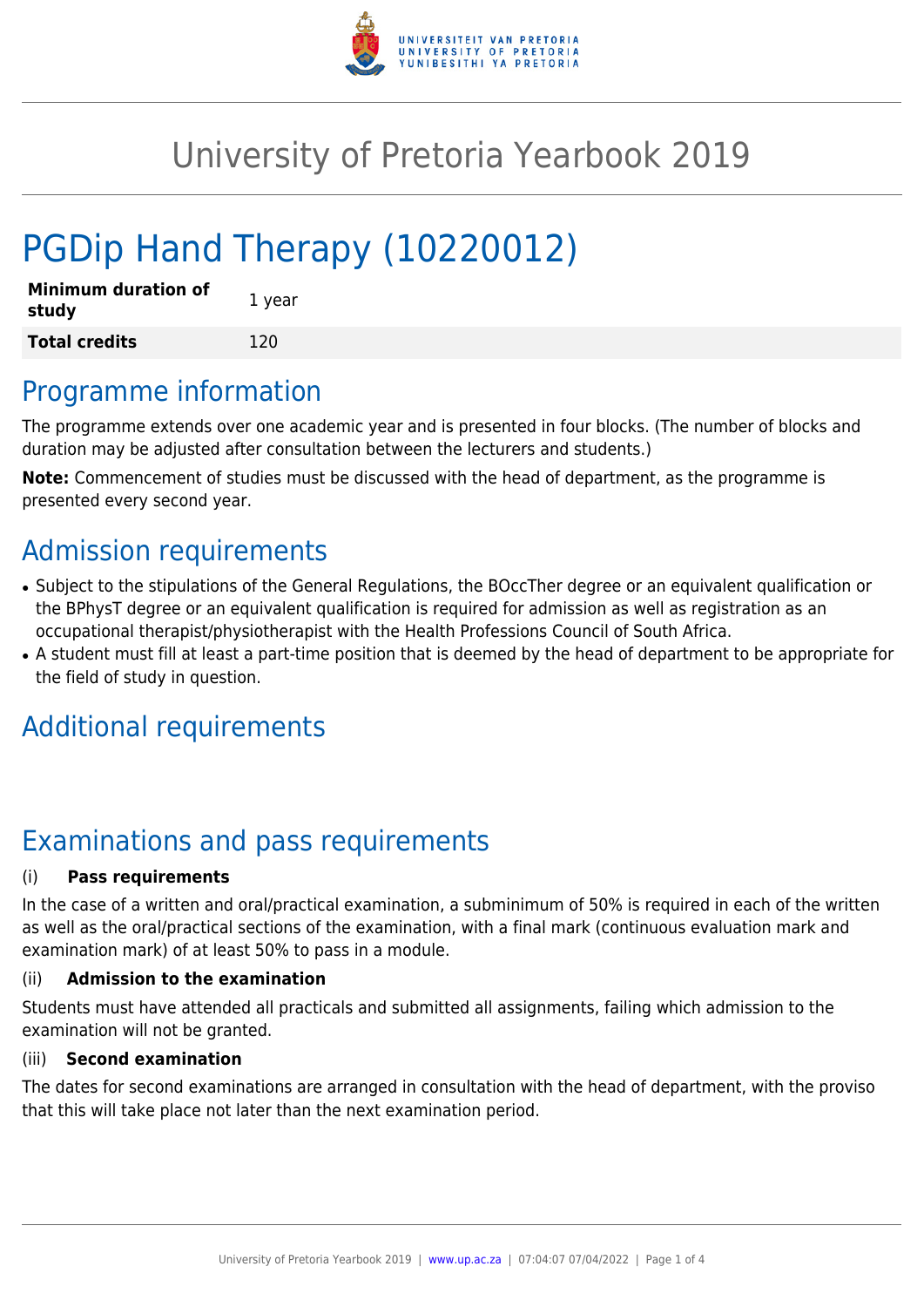

# Pass with distinction

The diploma is awarded with distinction to a student who obtains at least 75% in (ADM 701) Advanced clinical management in hand therapy 701, and an average of at least 75% in the other modules.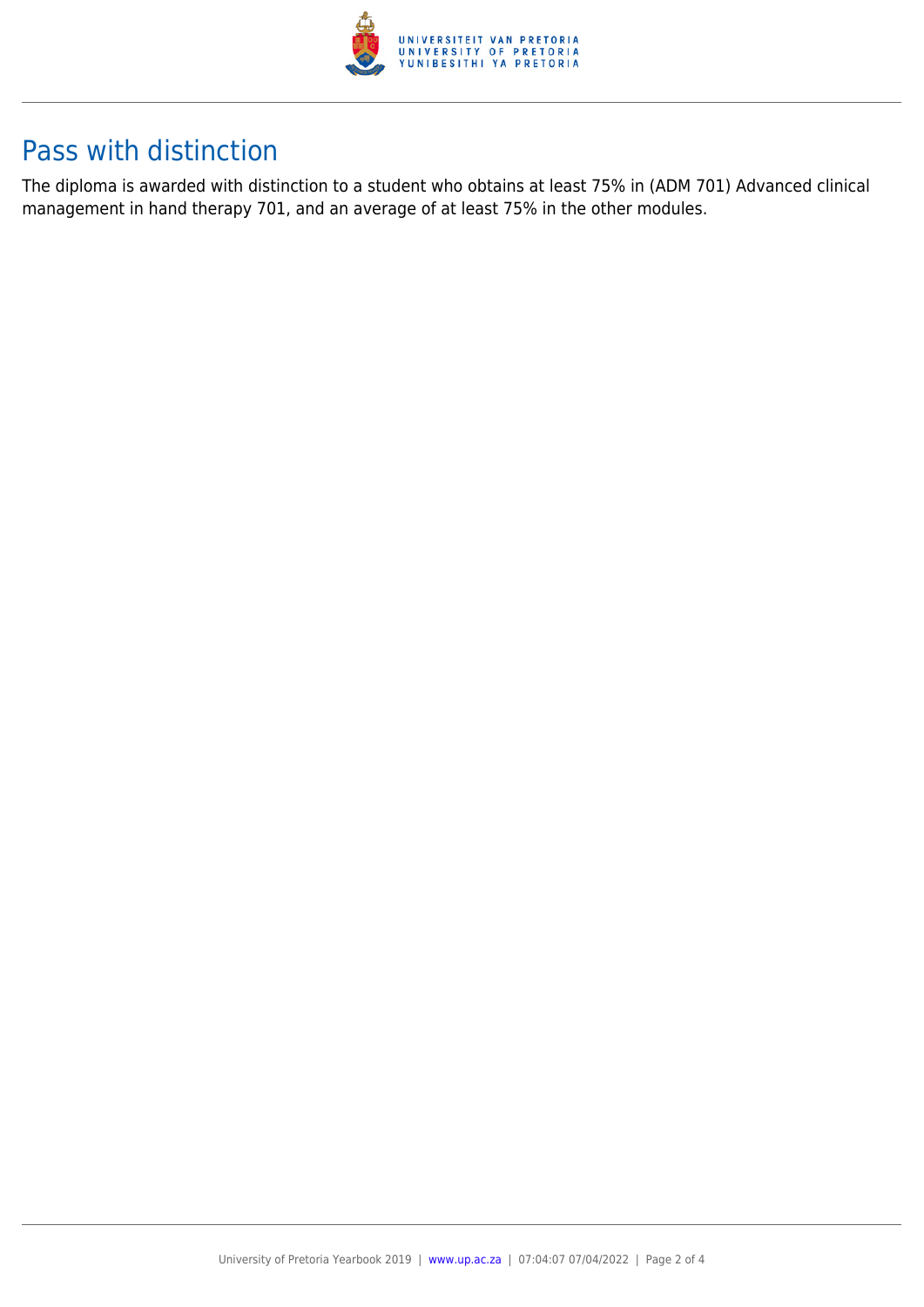

## Curriculum: Final year

**Minimum credits: 120**

### **Core modules**

### **Anatomy 702 (AAN 702)**

| <b>Module credits</b>         | 10.00                                                                  |
|-------------------------------|------------------------------------------------------------------------|
| <b>Prerequisites</b>          | No prerequisites.                                                      |
| <b>Contact time</b>           | 1 discussion class per week, 1 practical per week, 3 lectures per week |
| <b>Language of tuition</b>    | Module is presented in English                                         |
| <b>Department</b>             | Anatomy                                                                |
| <b>Period of presentation</b> | Year                                                                   |

#### **Module content**

A complete synopsis of all anatomy modules at postgraduate level published in the Study Guide for Postgraduate Anatomy Courses is available on request from the Department of Anatomy.

### **Advanced clinical management in hand therapy 702 (ADM 702)**

| <b>Module credits</b>         | 50.00                          |
|-------------------------------|--------------------------------|
| <b>Prerequisites</b>          | No prerequisites.              |
| <b>Language of tuition</b>    | Module is presented in English |
| <b>Department</b>             | <b>Occupational Therapy</b>    |
| <b>Period of presentation</b> | Year                           |

#### **Module content**

Advanced study of hand injuries and conditions and their management. The design and application of treatment programmes in clinical practice. Study and application of evaluation methods and instruments

### **Biomechanics and ergonomics 702 (BEX 702)**

| <b>Module credits</b>         | 10.00                                      |
|-------------------------------|--------------------------------------------|
| <b>Prerequisites</b>          | No prerequisites.                          |
| <b>Contact time</b>           | 14 lectures per week, 1 practical per week |
| Language of tuition           | Module is presented in English             |
| <b>Department</b>             | Occupational Therapy                       |
| <b>Period of presentation</b> | Year                                       |

#### **Module content**

Biomechanics of the upper limb and disturbance thereof; the biomechanics of splints. Environmental factors for effective posture and handgrip; relationship between man and environment; disturbance of this relationship.